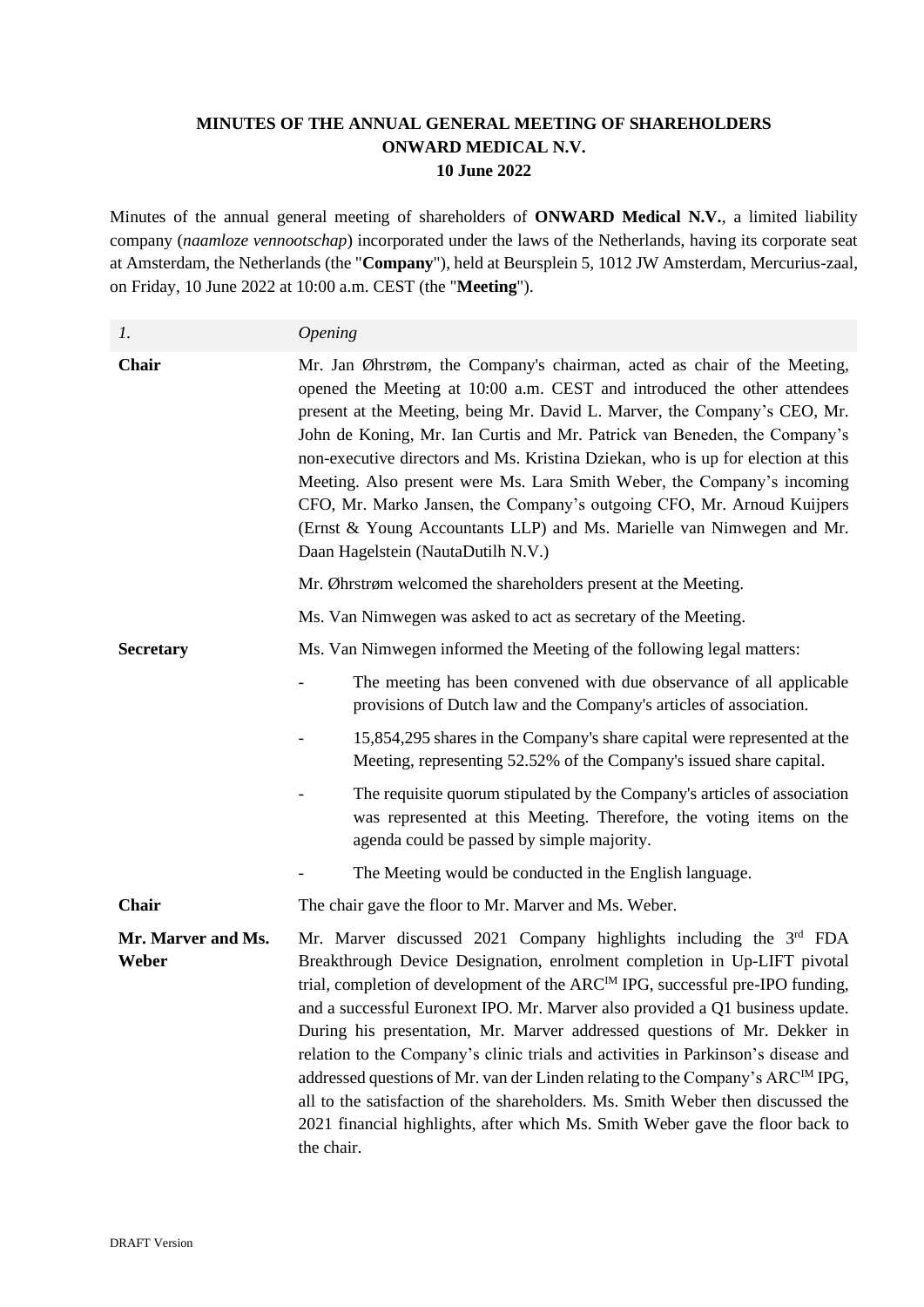| Chair           | The chair stated that the voting procedure for this meeting will take place by<br>acclamation and indicated that Mr. Hagelstein will vote in accordance with the<br>voting instructions provided to him, which were already tabulated before the<br>meeting.                     |
|-----------------|----------------------------------------------------------------------------------------------------------------------------------------------------------------------------------------------------------------------------------------------------------------------------------|
|                 | Since there were no questions regarding the method of voting the chair proceeded<br>to the next item on the agenda.                                                                                                                                                              |
| 2.              | Discussion of the annual report over the financial year 2021 (discussion item)                                                                                                                                                                                                   |
| <b>Chair</b>    | The chair indicated that the next item on the agenda is the discussion of the<br>Company's Dutch statutory annual report over the financial year 2021, which is<br>posted on the Company's website.                                                                              |
|                 | Since there were no questions, the chair proceeded to the next item of the agenda.                                                                                                                                                                                               |
| $\mathfrak{Z}.$ | Adoption of the annual accounts over the financial year 2021 (voting item)                                                                                                                                                                                                       |
| Chair           | The chair indicated that the next agenda item is the adoption of the Company's<br>Dutch statutory annual accounts over the financial year 2021.                                                                                                                                  |
|                 | The chair indicated that the Company's auditor is present here to address and<br>respond to any topics raised by shareholders with respect to their audit<br>functioning. The chair gave the word to the Company's auditor, Mr. Kuijpers.                                        |
| Mr. Kuijpers    | Mr. Kuijpers made a short statement on his findings and then gave the floor back<br>to the chair.                                                                                                                                                                                |
| Chair           | The chair put this agenda item up for voting and indicated that the vote has passed.                                                                                                                                                                                             |
|                 | The chair thereafter introduced the Company's Chief Science Officer, Grégoire<br>Courtine, to the shareholders, who entered the Meeting and answered questions<br>of the shareholders on the research activities of the Company, all to the<br>satisfaction of the shareholders. |
| 4.              | Implementation of the compensation policy over the financial year 2021<br>(advisory non-binding voting item)                                                                                                                                                                     |
| Chair           | The chair introduced the next agenda item, the advisory non-binding vote on the<br>implementation of the compensation policy over the financial year 2021.                                                                                                                       |
|                 | Since there were no questions, the AGM voted on and passed the item.                                                                                                                                                                                                             |
| 5.              | Explanation of the dividend and reservation policy (discussion item)                                                                                                                                                                                                             |
| Chair           | The chair introduced the next item on the agenda item, the discussion of the<br>Company's dividend and reservation policy, and referred to the explanation to the<br>agenda for further details.                                                                                 |
|                 | Since there were no questions, the chair proceeded to the next item on the agenda.                                                                                                                                                                                               |
| 6.              | Release of the directors from liability for the exercise of their duties during the<br>financial year 2021 (voting item)                                                                                                                                                         |
| Chairman        | The chair introduced the following agenda item, the release of the directors from<br>liability for the exercise of their duties during the financial year 2021.                                                                                                                  |
|                 | Since there were no questions, the AGM voted on and passed the item.                                                                                                                                                                                                             |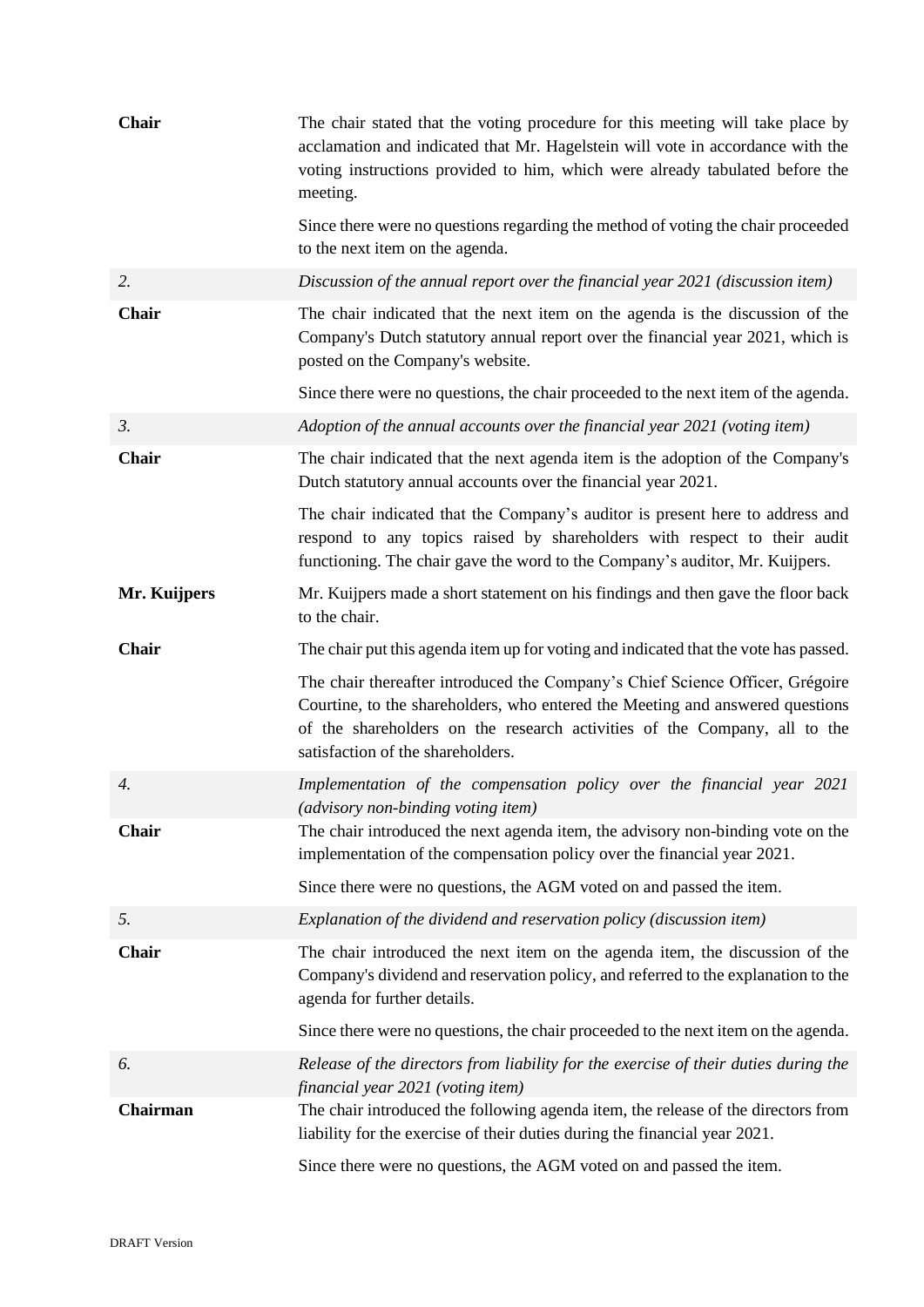| 7.           | Appointment of the external auditor for the financial year 2022 (voting item)                                                                                                                                                                                                                                                                                                                                                                                                                                                                                                                                                                                                                                                                                |
|--------------|--------------------------------------------------------------------------------------------------------------------------------------------------------------------------------------------------------------------------------------------------------------------------------------------------------------------------------------------------------------------------------------------------------------------------------------------------------------------------------------------------------------------------------------------------------------------------------------------------------------------------------------------------------------------------------------------------------------------------------------------------------------|
| Chairman     | The chair introduced the following agenda item, the appointment of the external<br>auditor over the financial year 2022.                                                                                                                                                                                                                                                                                                                                                                                                                                                                                                                                                                                                                                     |
|              | Since there were no questions, the AGM voted on the item and the vote passed.                                                                                                                                                                                                                                                                                                                                                                                                                                                                                                                                                                                                                                                                                |
| 8.           | Appointment Ms. Kristina Dziekan as non-executive director (voting item)                                                                                                                                                                                                                                                                                                                                                                                                                                                                                                                                                                                                                                                                                     |
| Chair        | The chair introduced the next agenda item, the appointment of Ms. Kristina<br>Dziekan as non-executive director of the Company. The chair indicated that the<br>Company believes that Ms. Dziekan is highly qualified for this appointment given<br>her long experience in the medical technology industry and her expertise in<br>market access and reimbursement issues, including expertise specific to<br>neuromodulation therapies.                                                                                                                                                                                                                                                                                                                     |
|              | A shareholder asked questions on the origin of Ms. Dziekan, to which she<br>responded to the satisfaction of the shareholder.                                                                                                                                                                                                                                                                                                                                                                                                                                                                                                                                                                                                                                |
|              | Since there were no further questions, the chair put this agenda item up for voting<br>and indicated that the vote has passed.                                                                                                                                                                                                                                                                                                                                                                                                                                                                                                                                                                                                                               |
| 9.a          | Delegation of the authority of the board to issue ordinary shares and to grant<br>rights to subscribe for ordinary shares in the capital of the Company for 10% of<br>the Company's issued share capital and to limit or exclude pre-emptive rights in<br>connection therewith (voting item)                                                                                                                                                                                                                                                                                                                                                                                                                                                                 |
| <b>Chair</b> | The chair introduced the following item on the agenda, the delegation of the<br>authority of the board, for a period of 18 months from the date of the AGM, to<br>issue ordinary shares and to grant rights to subscribe for ordinary shares in the<br>capital of the Company for 10% of the Company's issued share capital and to<br>limit or exclude pre-emptive rights in connection therewith.                                                                                                                                                                                                                                                                                                                                                           |
|              | Since there were no questions, the chair put this agenda item up for voting and<br>indicated that the vote has passed.                                                                                                                                                                                                                                                                                                                                                                                                                                                                                                                                                                                                                                       |
| 9.b          | Delegation of the authority of the board to issue ordinary shares and to grant<br>rights to subscribe for ordinary shares in the capital of the Company for an<br>additional 10% of the Company's issued share capital and to limit or exclude pre-<br>emptive rights in connection therewith (voting item)                                                                                                                                                                                                                                                                                                                                                                                                                                                  |
| <b>Chair</b> | The chair introduced the next agenda item: In addition to the authorization under<br>agenda item 9.a, the proposal of the board to further seek authorization for a<br>period of 18 months from the date of the AGM to issue ordinary shares and grant<br>rights to subscribe for ordinary shares up to a maximum of an additional 10% of<br>the Company's issued share capital and to limit or exclude pre-emptive rights in<br>connection therewith to be used in connection with acquisitions, mergers,<br>demergers and/or strategic alliances, subject to the conditions set forth in the<br>explanatory notes to the agenda.<br>Since there were no questions, the chair put this agenda item up for voting and<br>indicated that the vote has passed. |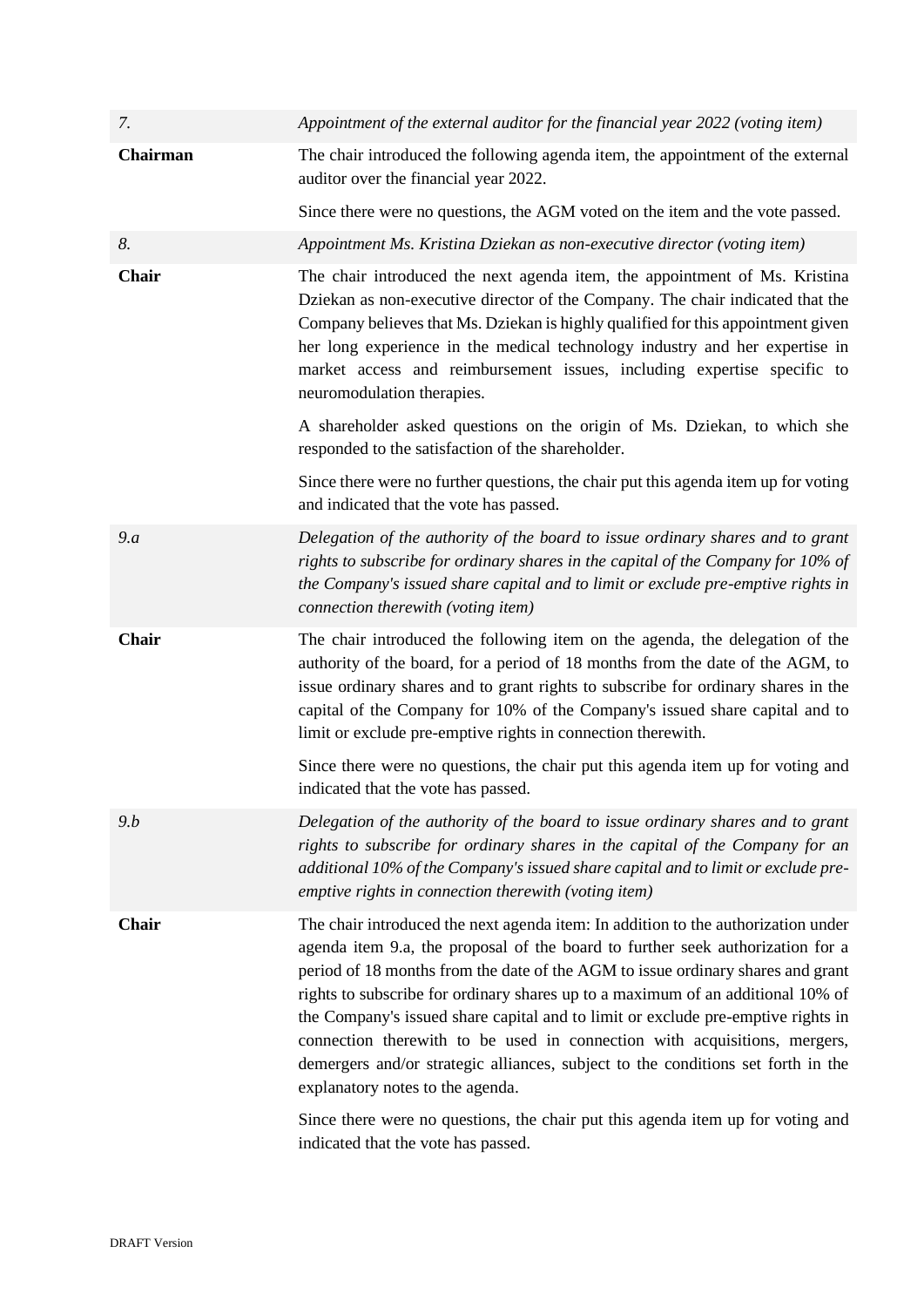| 10        | Authorisation of the board to acquire ordinary shares in the Company's capital<br><i>(voting item)</i>                                                                                                                                                                                                                                                                                                                                                         |
|-----------|----------------------------------------------------------------------------------------------------------------------------------------------------------------------------------------------------------------------------------------------------------------------------------------------------------------------------------------------------------------------------------------------------------------------------------------------------------------|
| Chair     | The chair indicated that the next item on the agenda is the authorisation of the<br>board to acquire ordinary shares in the Company's capital.                                                                                                                                                                                                                                                                                                                 |
|           | The Company proposed to renew the authorization of the board to acquire<br>ordinary shares in the Company's capital, effectively extending the current<br>authorization for a period ending 18 months following the date of the AGM<br>subject to the conditions set forth in the explanatory notes to the agenda. If this<br>resolution passed, the proposed authorization shall replace the existing<br>authorization referred to in the previous paragraph. |
|           | After answering a question of shareholder in relation to the likelihood of any<br>future repurchase, the chair put this agenda item up for voting. The chair indicated<br>that the vote has passed.                                                                                                                                                                                                                                                            |
| 11 and 12 | Questions and closing                                                                                                                                                                                                                                                                                                                                                                                                                                          |
| Chair     | Since there were no questions, the chair closed the meeting at 10:40 a.m. CEST<br>and thanked everyone for their attendance and participation.                                                                                                                                                                                                                                                                                                                 |

(*signature page follows*)